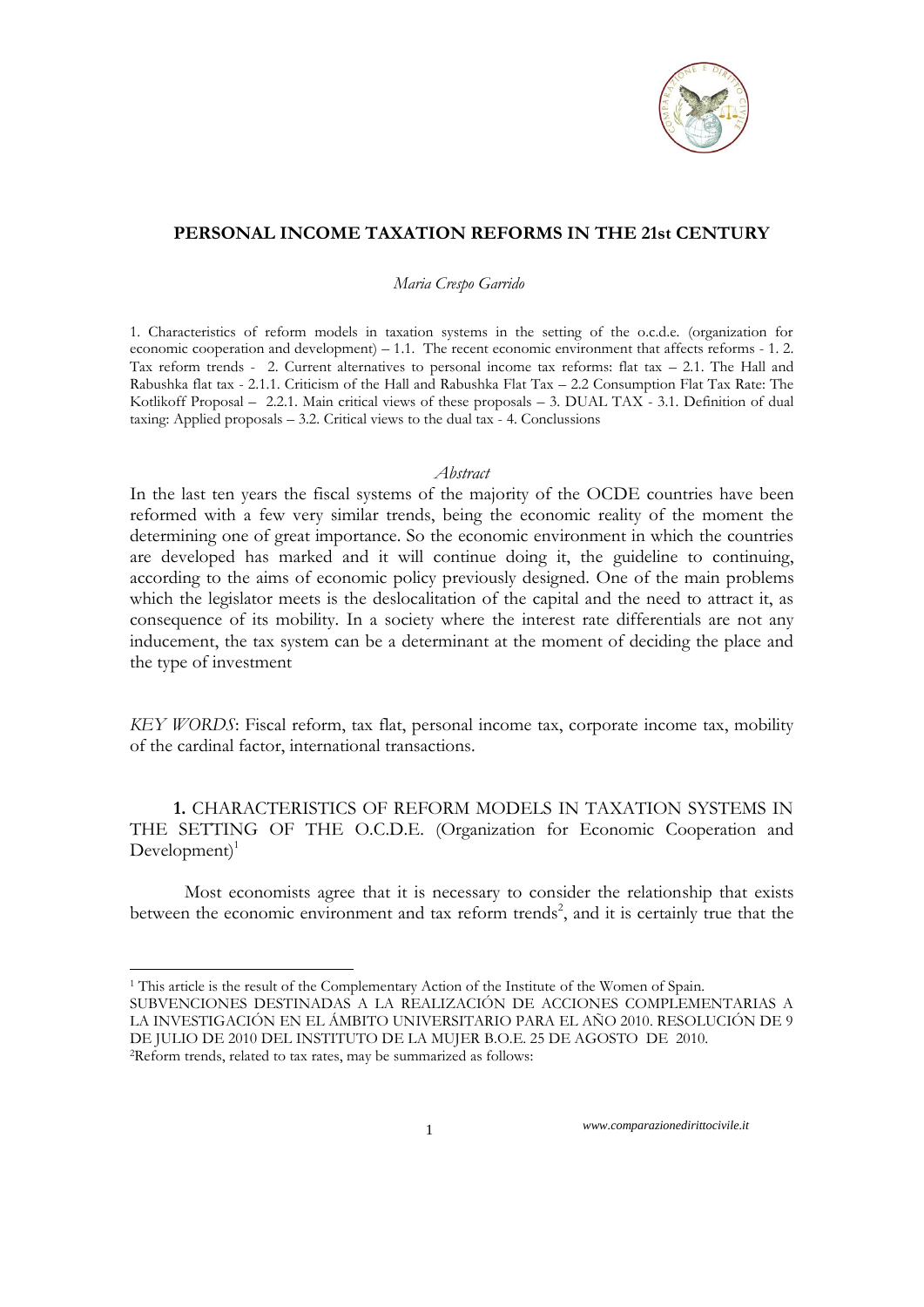

economic reality, regardless of what it might be, inevitably affects the taxing environment and the alternatives raised by tax reforms, particularly income tax, since taxation is an extraordinary tool in the design of economic policies.

**1.1.** Economic changes in the 20th Century affect and continue to influence due structure reforms. The most recent changes may be grouped in the following three groups:<sup>3</sup>

- a) Improved welfare standards, represented by higher and better medical and healthcare benefits, together with technical progress, have produced an increase in population, which has allowed the use of overall taxes for large sectors of the population, since there is a higher number of individuals that surpass the poverty threshold, and therefore, tax collection is not reduced even though tax rates are lowered because the number of taxpayers has expanded.
- b) The second circumstance was described on the Wagnerian forecasting, for whom the progress of civilization inevitably led to the growth of the public sector, the weight of the public sector going from five percent to somewhere between forty and fifty percent in the Western world.
- c) Perhaps the most distinctive trend at the end of the 20th Century was globalization, to which taxation is not unrelated. Considered to be basically macroeconomic, it relates to the decision of enterprises to internationally organize their productive chain<sup>4</sup>, trying to take advantage of the benefits offered by different countries, such as production costs, deregulation of certain activities, free movement of capitals and market interconnection.

<u>.</u>

Lagares (2001).

a) General reductions in marginal tax rates: Germany, Austria, Belgium, Finland, United Kingdom, France, Italy, Luxemburg, Portugal, Ireland, Spain and the Netherlands.

b) Selective reductions aimed at low income groups: Denmark, France, Finland, Italy, Portugal and Belgium.

c) Income tax reductions by specific groups (usually workers in the secondary workforce, their children, and workers with low salaries).

c.1) Increase in deductions for employment and childcare: Belgium, Finland, Germany, Italy, the Netherlands and United Kingdom.

c.2) Elimination of double-scale joint taxation: Ireland and Spain.

c.3) Increase of the minimum exempt threshold: France, Germany, Sweden, Greece and Spain

c.4) Deductions for low income employment: Finland, France, Greece, Ireland and United Kingdom. Zubiri (2001)

<sup>3</sup> Lagares (2001).

<sup>4</sup> It is important to consider that the concept of globalization is not based in the so-called "multidomestic enterprise", but, as Krugman (1995) states in the division, in different national spheres, of the total added value chain of a specific enterprise. Therefore, while the multidomestic enterprise is the one that serves different national markets through a complete and closed activity in these markets, and in addition, is independent from them, globalization of the entrepreneurial activity implies a division of work in different national spheres applied to a production process of the enterprise contemplated as unique. This means that globalization demands a transnational enterprise.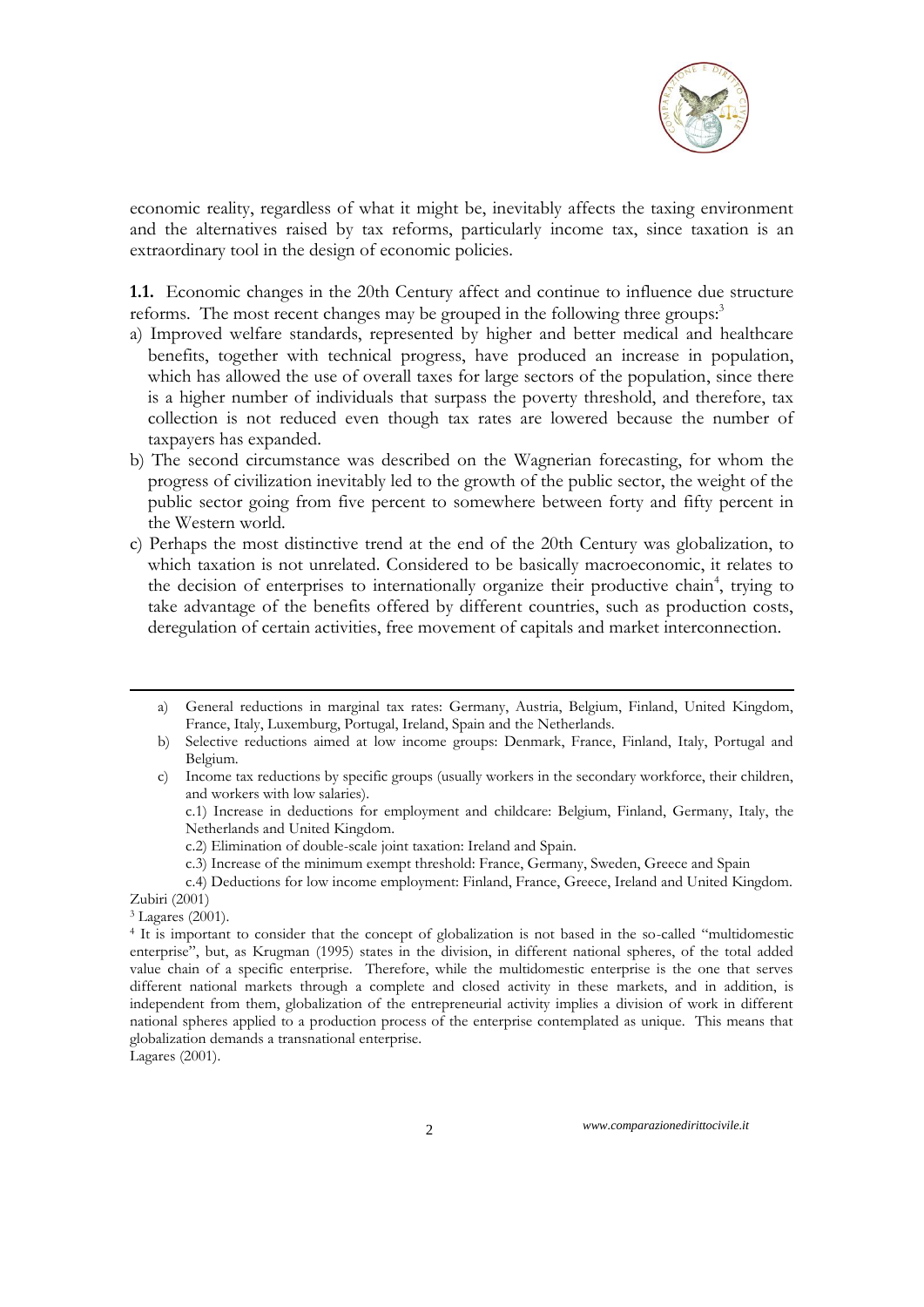

The economic realities, indicated above, take the evolution of the taxing system to a very specific course, encouraging reforms such as the following.

**1. 2.** The reform of the tax system, in general, does not respond to a mere desire for change, but usually is the result of a series of circumstances that call for changes in the existing taxing outlook. Today, the idea that the taxing system should serve economic policies has acquired special relevance, as advised by the Spanish General Taxing Law.

Traditional taxing principles have also suffered important transformations, given that current public finance experts have attempted to establish a tax policy that is ruled by neutrality and the achievement of financial equilibrium, stepping over other principles that were a priority before, such as equity. The former becomes important on taxing of capital returns, since it is determining to avoid income relocation situations; therefore, neutrality and sufficiency are two of the basic principles of current taxing systems. And these two taxing principles rule the reforms analyzed on the following pages.

**2.** In recent years, there have been multiple tax reforms that have emphasized different objectives. The most recent reforms are fundamentally based on the principles of efficiency, equity and administrative simplicity. Today, however, the main reforms have been aimed to mitigate the negative effects of capital relocation, in an attempt to improve tax neutrality and efficiency.

This paragraph analyzes two theoretical proposals presented in other two studies, in which an attempt is made to modify current income tax, both personal and corporative, by means of different forms of taxation, with the main purpose of avoiding the capital factor relocation caused by taxing reasons.

| Country   | Tax rate | Year of      | Country     | Tax rate | Year<br>οf   |  |
|-----------|----------|--------------|-------------|----------|--------------|--|
|           |          | introduction |             |          | introduction |  |
| Hong-Kong | 16%      | 1947         | Irak        | 15%      | 2004         |  |
| Estonia   | 26%      | 1994         | Slovakia    | 19%      | 2004         |  |
| Lithuania | 33%      | 1994         | Georgia     | 12%      | 2005         |  |
| Latvia    | 25%      | 1995         | Romania     | 16%      | 2005         |  |
| Russia    | 13%      | 2001         | Kyrgyzstzan | 10%      | 2006         |  |

Today there are different countries with a flat tax in force; they are: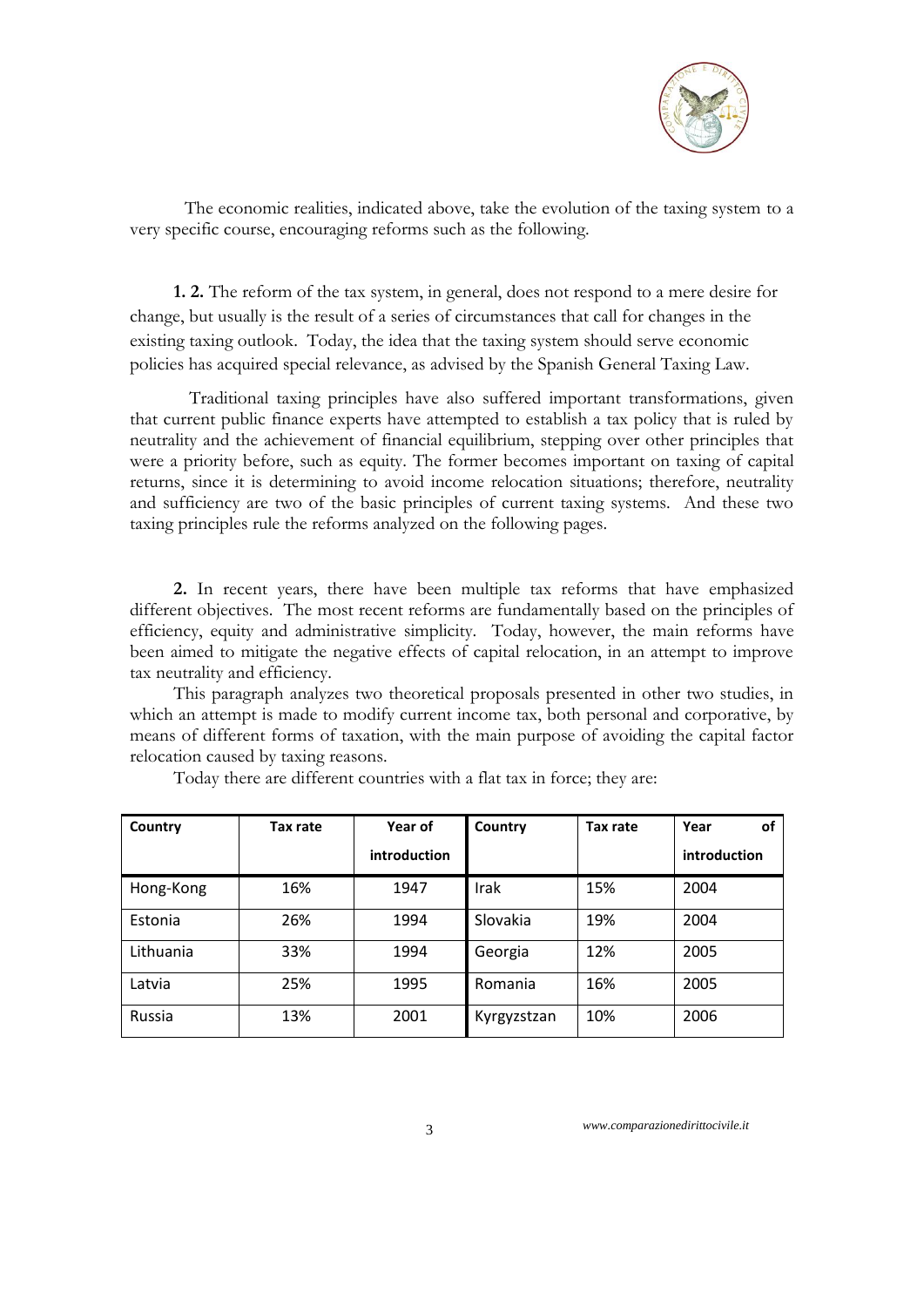

| Serbia  | 14% | 2003 | Macedonia | 12%    | 2007 |
|---------|-----|------|-----------|--------|------|
| Ukraine | 13% | 2004 | Iceland   | 35,73% | 2007 |

Source: European Commission

In Spain, from a theoretical point of view, it was suggested within the framework of the 1998 reform, to substitute the income tax with a flat tax with a type of unique rate similar to the Corporate Income Tax, with the purpose of improving the taxing situation of capital returns, in order to maximize the reduction of capital "flight". If it had been possible to tax all returns at the same rate, taxing neutrality would have improved, eliminating the distortions produced by the different taxation of the different returns. However, the Commission for the Personal Income Tax Reform rejected this option, since it improved the taxation of extreme incomes, that is, the very high and the very low, negatively affecting the medium income tax. In addition, when this type of tax is introduced, some aids disappear, such as those related to housing or retirement plans; therefore it becomes necessary to consider the needs of those groups affected, which weigh even more than the positive effect that this kind of tax has on fraud reduction.

These reforms, as well as others not covered in this article, in spite of presenting important differences, are aimed at a more neutral and simple tax, as a priority, always taking into consideration the fair distribution of income.

# **2.1. The Hall and Rabushka<sup>5</sup> flat tax**

A variation of the Spain proposal is the one proposed by Robert Hall and Alvin Rabushka<sup>6</sup> in the United States, through a "flat tax", that consists of the application of a tax that would burden earned incomes (in Spain terminology), along with a tax that would levy the benefits of economic activities, taxing both incomes at the same marginal tax rate<sup>7</sup>, although a reduction $8$  was established on earned income, as the means to guarantee

<u>.</u>

<sup>5</sup> Hall and Rabushka (1995)

<sup>6</sup> This analyzed proposal is more than a theoretical formulation, since this flat tax was introduced as a legal proposal in Congress in 1995 by Dick Armey.

<sup>7</sup> The original proposal included a fixed tax of 19%, as the rate that would allow collection thanks to a base expansion.

<sup>8</sup> Personal and family reduction will vary according to personal circumstances; marital status, number of dependents…. In summary, the tax is subjective of the tax burden according to personal and family circumstances.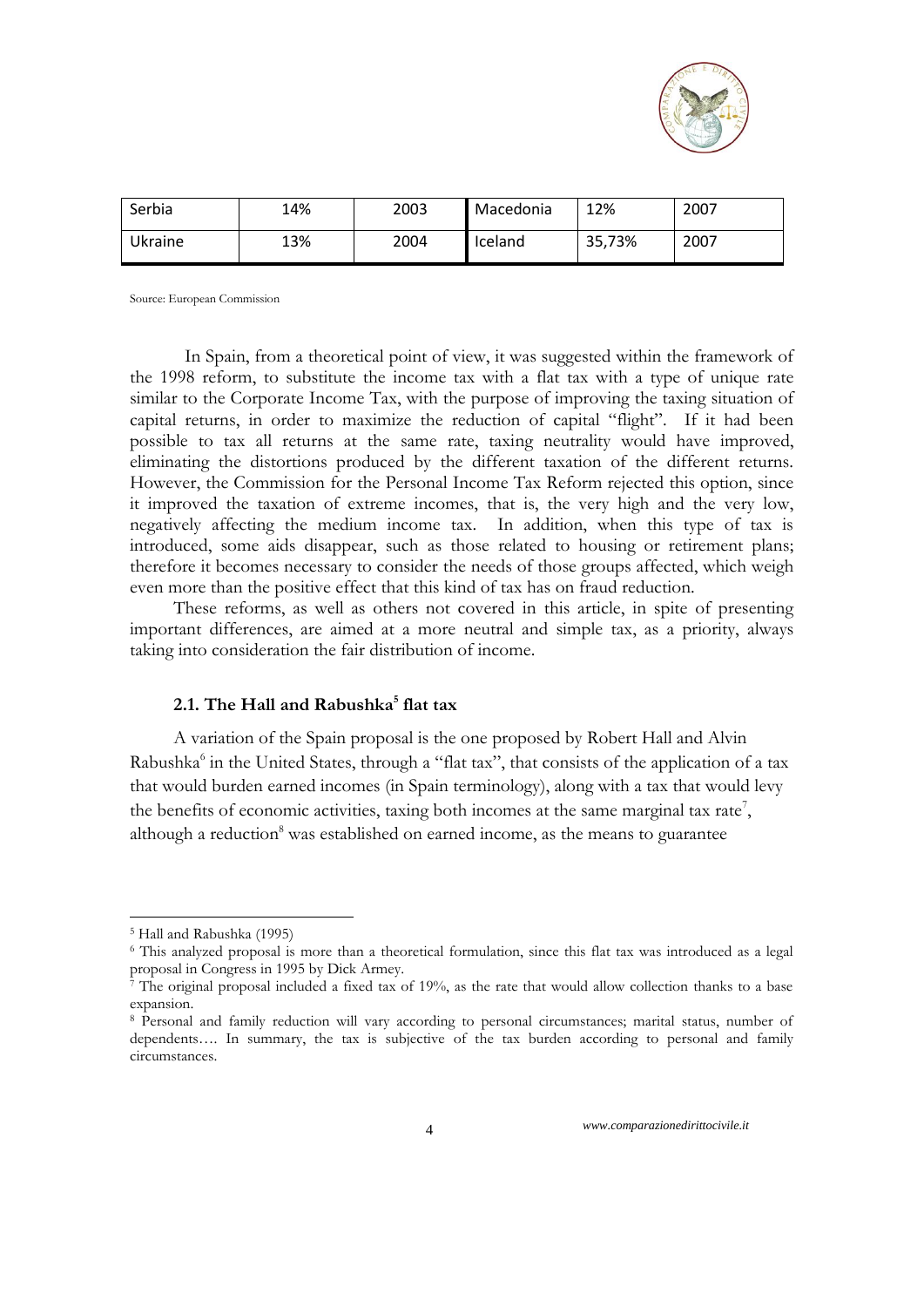

progressiveness<sup>9</sup> and, in addition, it establishes a minimum exemption so that those that do not exceed it, do not have to contribute.

This theoretical model, proposed several years ago, has recently received special attention with the constitution in January 2005 of the *President´s Advisory Panel on Federal Tax Reform* by the President of the United States, to present proposals for income tax reforms, and which suggested the establishment of a *Simplified Income Tax Plan* and the *Growth and Investment Tax Plan*, that would involve the combination of a dual tax and the Hall and Rabushka flat tax.

The philosophy of this reform implies taxing income only once, and consequently, proposes the elimination of the inheritance and donations tax. This tax would improve equity, simplicity, work incentives and investment, as well as corporate efforts, since the marginal rate would be lower for most taxpayers.

Regarding the taxation of incomes derived from economic activities, both those carried out by natural and legal persons will be taxed, including rental income and copyrights, but the deduction of financial expenses or dividends distributed or any other payments made to shareholders is not allowed, with the subsequent base expansion.

With regards to capital gains taxation, they will be taxed on economic activities, those derived from rental income, plant and land property, and asset increases individually obtained shall not be taxed<sup>10</sup>.

## **2.1.1.** The criticism can be summarized as follows:

a. Confusion between consumption and rent. In this tax, the taxable base is constituted by wages, which are confused with consumption and not necessarily both magnitudes have to coincide, particularly if the vital cycle perspective is not considered. This leads Roberts and Sullivan (1996) to argue that taxing could be reduced in economic activities through the continuous purchase of assets.

<u>.</u>

<sup>9</sup> Tax on salaries is composed of a narrow base that only includes actual income from wages, salaries and private retirement plans. This base only allows the application of a personal and family reduction that is dependent on the marital status of the taxpayer and the number of dependents under his/her care; on the excess, if any, a single taxing rate is applied thus obtaining the taxable amount. Individuals whose tax base does not exceed the exempt minimum do not pay tax. Contributions to retirements plans that enterprises make in favor of their workers are not taxable, since the workers will pay taxes when, upon retirement, he or she receives the retirement pay. In-kind income received by workers is also not taxable. Deductions for mortgage interest payments derived from the purchase of primary residence, deductions for donations, capital gains tax and movable assets tax disappear.

Durán (2002)

<sup>&</sup>lt;sup>10</sup> Some authors rate this tax as a value-added tax calculated according to the direct subtraction method, which is obtained from the difference between income generated by sales and the cost of purchases, including investments.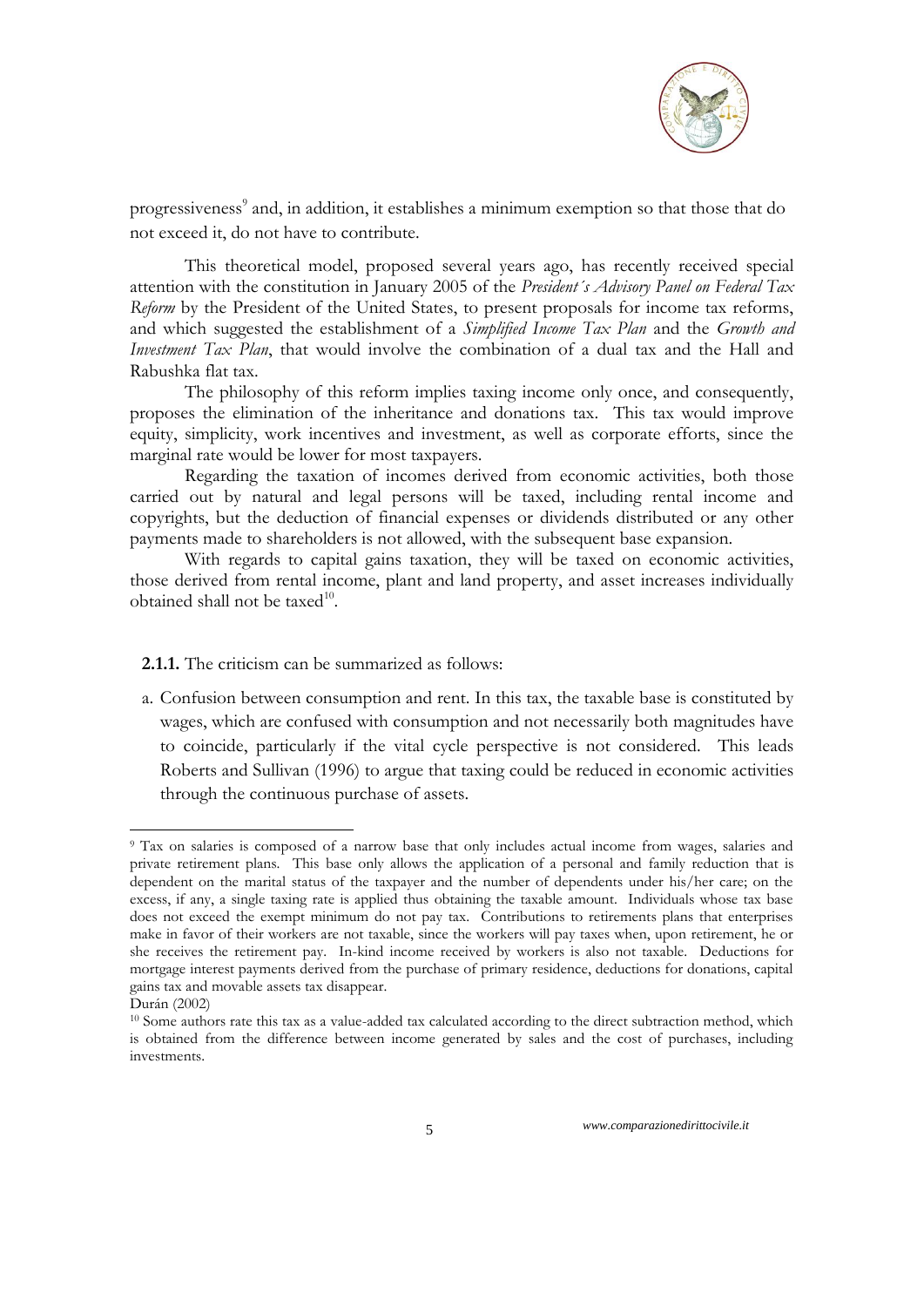

- b. Fiscal evasion through location in other territories, based on the principle of territoriality, which allow North American enterprises to evade taxes, allocating positive results to enterprises located abroad, and expenses to those located in-country. That is why Mc Lure (1996) feels that the flat tax would cause distortions by encouraging multi-national corporations to acquire debts in countries where payment of interest is deductible, while financial income would be attributed to countries that have adopted the flat tax, with the subsequent collection consequence for the former $11$ .
- c. Another criticism for this flat tax focuses on the lack of equity, since those individuals whose income comes mainly from dividends, interest and capital gains would pay nothing.
- d. Losses of economic efficiency would become evident by maintaining some deductions which would also affect administration.
- e. With regards to redistribution, Iyer and others (1996) indicate that there would be a slight increase in the average rate for the lowest incomes, while the rest of taxpayers would benefit from a reduction that would increase with the level of income.
- f. As a positive comment, recent studies indicate that this kind of tax would cause an increase in labor supply and would improve economic growth.

Definitely, the most polemic aspects of this reform proposal are based on the possible effects over capital accumulation, labor supply and equitable distribution of income and wealth, as opposed to the undoubted simplicity of this model.

# **2.2. Consumption Flat Tax Rate: The Kotlikoff<sup>12</sup> Proposal**

This fiscal reform proposal recommends the substitution of income tax with a comprehensive consumption tax at a flat rate, taxing all service and good acquisitions. However, at the community level it is not compatible with the harmonized VAT implanted in the European Union without prejudice to the regressive effects caused by an excessive consumption tax, although this proposal deserves consideration in light of a future European indirect tax reform.

This consumption tax, with a flat tax rate, contemplates a reimbursable deduction in order to guarantee progressiveness. This deduction is determined by, and varies according to, personal circumstances: number of children, dependents …

Kotlikoff feels that a consumption tax offers higher incentives for savings than income tax. If, as most economists believe, savings is not an end in itself, but a way to finance future consumption, an income tax, as currently conceived, is taxing that consumption two times: first with the savings and later, when the future consumption is

-

<sup>11</sup>Durán (2002)

<sup>12</sup> Kottlikoff (1996).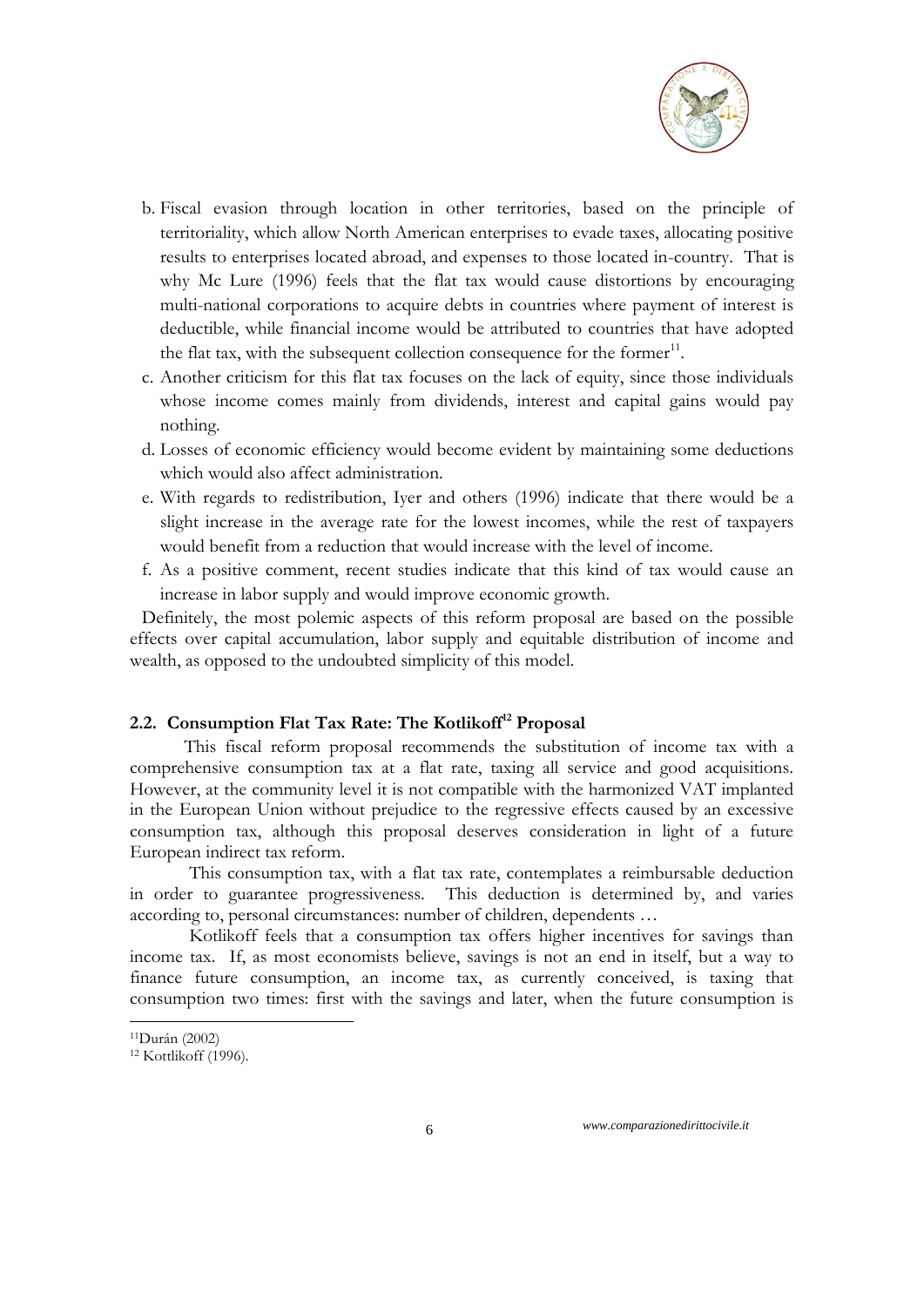

materialized. As current consumption is taxed only once, the decision of whether to consume now or save to consume more in the future, an income tax offers a clear incentive to consume more in the present time, and thus, to save less.<sup>13</sup> With a consumption tax this would not happen, since savings will no longer be taxed.

On the other hand, consumption taxing would cause a redistribution of the tax burden from the youngest generations to the oldest, since the latter have a higher tendency to consume.

The proposed model does not lack criticism, with regards to the lack of equity. Those who reject this alternative argue that this tax would increase the fiscal pressure of the older generations and therefore Kotlikoff suggests the possibility of introducing compensations for this age group.

On the positive side, it is necessary to mention that this taxing method would improve efficiency eliminating current distortions. Rather, equity would be decreased with the reduction of the system's progressiveness with a flat rate. In his defense, Kotlikoff argues that the existence of a reimbursable deduction would even establish the same level of progressiveness than before the reform.

Finally, the redistributive effect of the reform depends on the final impact produced over the price level and the integration of the patrimony of individuals, since the new system would generate an important impact in intergenerational distribution, prejudicing older people and alleviating the fiscal burden of the younger generation.

**2.2.1.** They can be summarized as follows:

-

- a-Inflationary effect. One of the basic problems that this tax presents upon taxing consumption is the negative effect it can cause on the generalized increase in prices, since it is included in the final price of goods and services, according to the analyses carried out by Weidenbaum (1996).
- b- Possible pyramid effect argued by Gale (1998) and Lure (1996) who feel that if business transactions are taxed, distortions are introduced in the behavior of economic agents.
- c- Its possible negative effects on equity are criticized, since consumption decreases when income increases, as indicated by the consumption function, and therefore this tax will basically collect over the lowest incomes.

<sup>&</sup>lt;sup>13</sup> Based on the consumption function  $Y = C + S$ , where Y is income, C consumption and S savings, Kotlikoff argues that an income tax can be considered a method to tax both consumption and savings.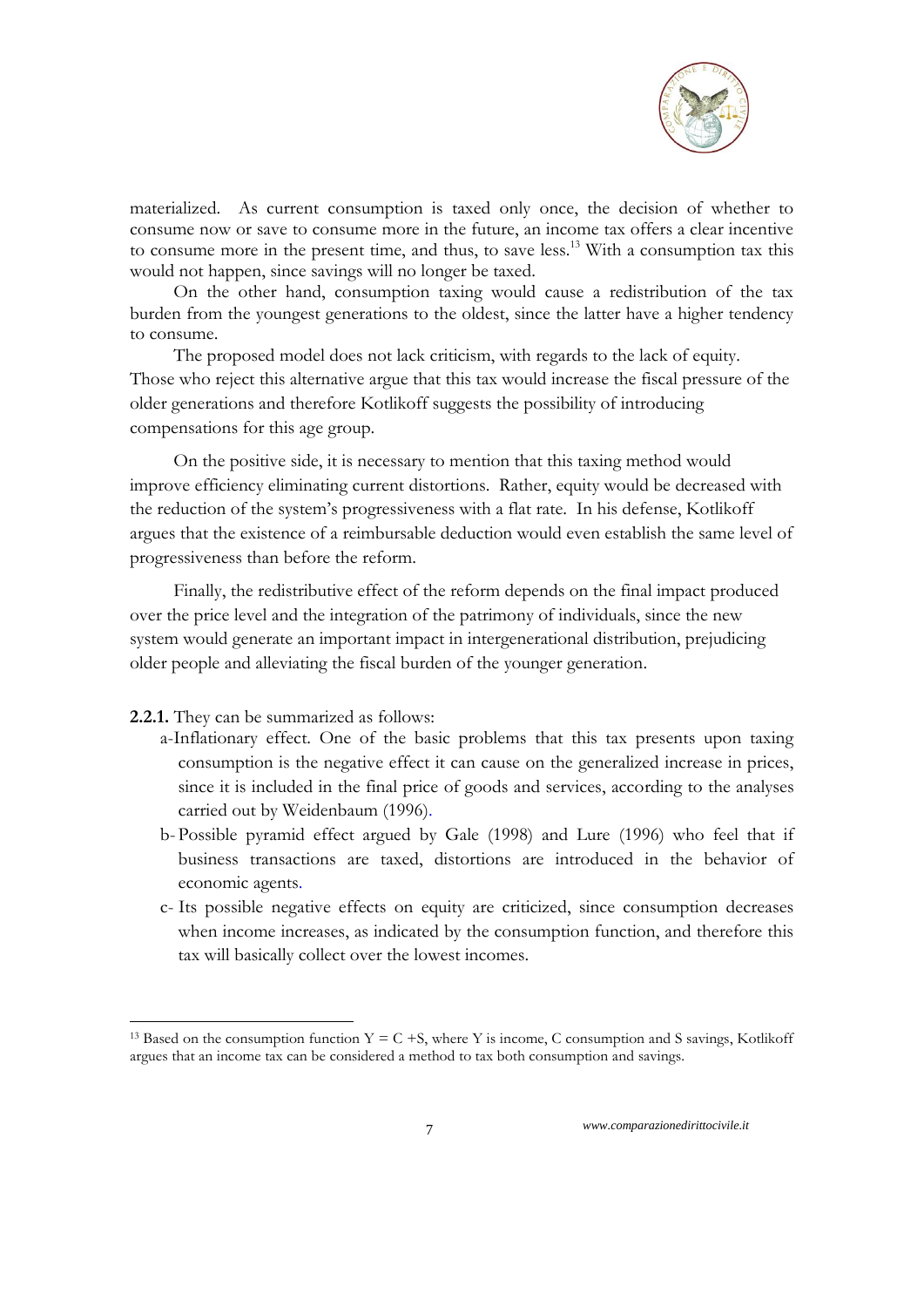

- d- Finally, results on welfare would depend on the index considered; if the reference is the annual rent of families, this minority tax would become regressive. However, if income is considered throughout the vital cycle, the tax regressive quality would be much lower, and finally if a reimbursable deduction is introduced to allow exemption of a consumption level equal to the poverty threshold, this tax could be progressive.
- e- Finally, the establishment of a reimbursable deduction could generate administrative complications, for they would be dependent on the income level of the target group to maintain the collection level.
- **3.** As stated before, the latest tax reforms have questioned the hegemony of income taxes, and the two most relevant proposals are the flat rate tax and the dual tax.

In the case of Spain, this form of taxation was adopted in part by the latest reform of the Income Tax, which became effective on January 1, 2007, especially by the differentiation and reduction of capital gain taxing, with the classification of income in general income and income obtained from savings.

**3.1.** This model is characterized by taxing labor income in a progressive scale and capital gains and income at a flat rate, just like the minimum rate of the progressive tariff, was established at the end of the 80s decade in Nordic countries and later, with some differences, in Austria, Belgium, the Netherlands and Italy. The initial idea of taxing capital gains through a proportional tax emerged in Denmark, where this tax was established in 1987.

It appeared for the first time in 1980 when Nielsen and Sorensen (1997) suggested the substitution of a global income tax, which covers all incomes at the same progressive taxing rates, with a dual tax that would affect, on one hand, income and capital gains at a proportional flat rate, and on the other hand, labor income and other income at progressive taxing rates.<sup>14</sup>

The following are the most significant characteristics of this model, although there are different types of this model, as described below:

<u>.</u>

<sup>14</sup> Austria can be mentioned as an example of a fiscal system in which there is no dual tax, strictly speaking, although a retention system was established for certain incomes, that originate from bank secrecy, with dividends and interest and patrimonial earning derived from significant participations, derived from investments in securities and those derived from real state properties, the ones that receive a differentiated treatment.

Another difference, presented by France, where it was decided to establish a differentiated treatment for the following incomes: employed labor income, income earned by economic, agricultural and entrepreneurial activities, returns on investments; dividends, interest, wages, real state rentals, without prejudice of later integrating them to the tax base.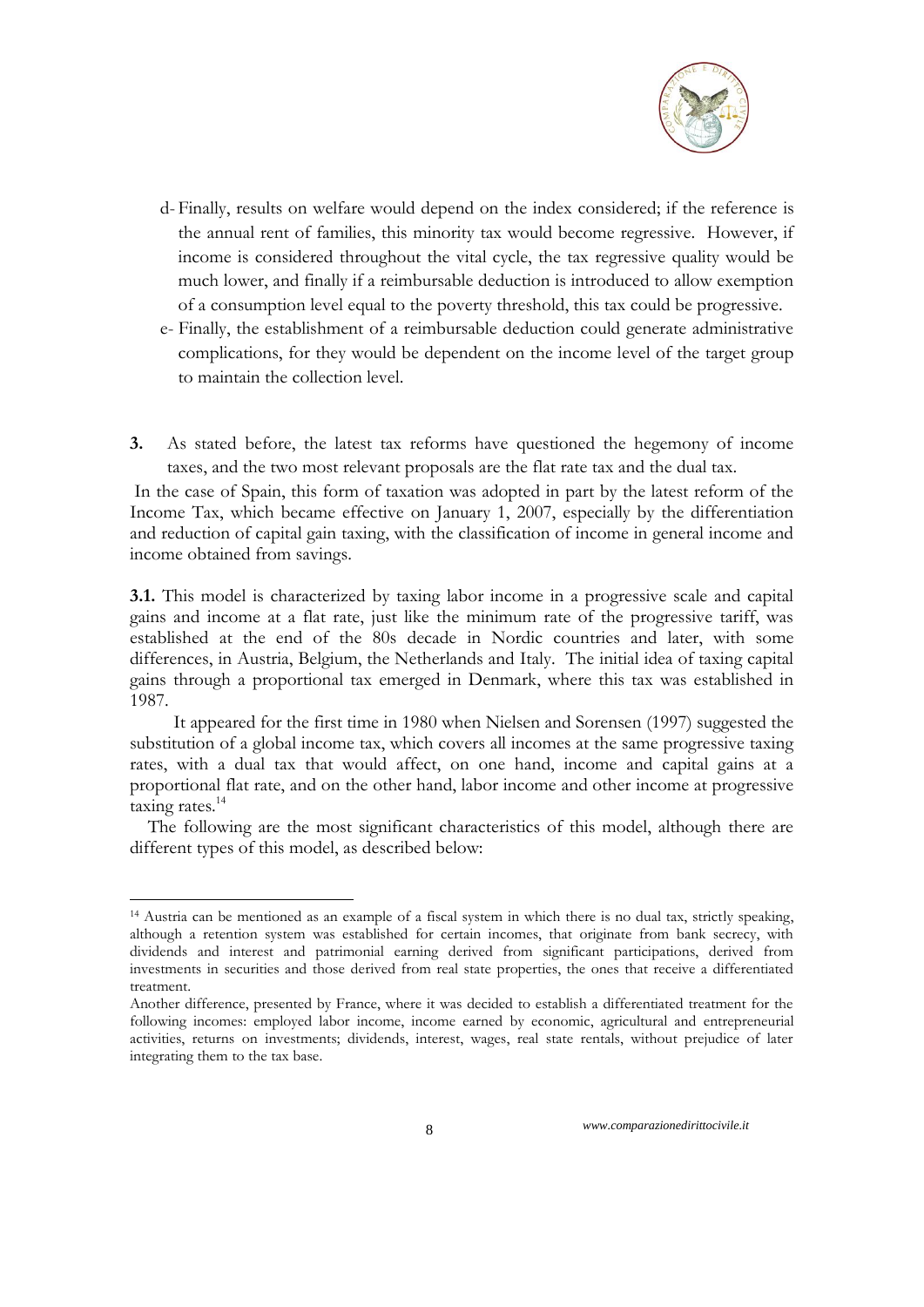

- a. Income is classified in two kinds: labor income or "earned"<sup>15</sup> and capital gains or "not earned".
- b. A minimum personal exemption is established for labor income and is subjected to a progressive tax.
- c. Capital gains are subject to a fixed rate equal to the minimum of the progressive labor income scale, which in turn coincides with the tax rate of corporate incomes, in order to avoid discrimination between individual and corporate incomes.
- d. Incomes derived from economic or entrepreneurial activities are considered mixed incomes; labor and capital

The dual model has been adapted through two alternative systems:

I. Finland and Sweden divide it in two taxing bases, labor and capital. While labor income is taxed at a progressive rate, capital gains pay taxes on a proportional rate. Revenues of different nature cannot compensate each other, and in addition, the capital base establishes limits to the compensation of capital reductions with the other incomes, although it is indirectly allowed to compensate negative bases with positive labor incomes through a deduction in the labor compensation quota.

II. Norway establishes a general taxing base which includes all incomes, independent of their nature, and a personal taxing base integrated only by labor compensation. The former is taxed at a single proportional rate, and over the latter a first base tranche is established that pays taxes at a zero rate, so the personal base is configured as a surcharge applied only to high labor incomes. Joint taxation allows negative capital gains to compensate with labor positive incomes and that the minimum tax exemption is common even though labor revenues are subjected to additional progressive rates. The application of deductible expenditures is allowed as well as different reductions that benefit all in the same way, while the personal taxing base does not allow the application of any reduction.

|  |                   | There are many differences among the countries that applied this model; therefore,     |  |  |  |  |  |
|--|-------------------|----------------------------------------------------------------------------------------|--|--|--|--|--|
|  |                   | the most significant characteristics of dual taxes applied in the Nordic countries are |  |  |  |  |  |
|  | summarized below: |                                                                                        |  |  |  |  |  |

|                |               |                | <b>THE</b>         |                     |  |  |
|----------------|---------------|----------------|--------------------|---------------------|--|--|
|                | <b>SWEDEN</b> | <b>FINLAND</b> | <b>NETHERLANDS</b> | <b>NORWAY</b>       |  |  |
| Year of        | 1991          | 1993           | 2001               | 1992                |  |  |
| introduction   |               |                |                    |                     |  |  |
|                | State and     | State and      | State              | municipal<br>State, |  |  |
| Territoriality | municipal     | municipal      |                    | and provincial      |  |  |

<sup>15</sup> "Earned" incomes include salary remuneration, cash and in-kind compensations, pensions, and Social Security benefits, and capital gains include: interests, dividends, rentals and capital gains.

*www.comparazionedirittocivile.it*

-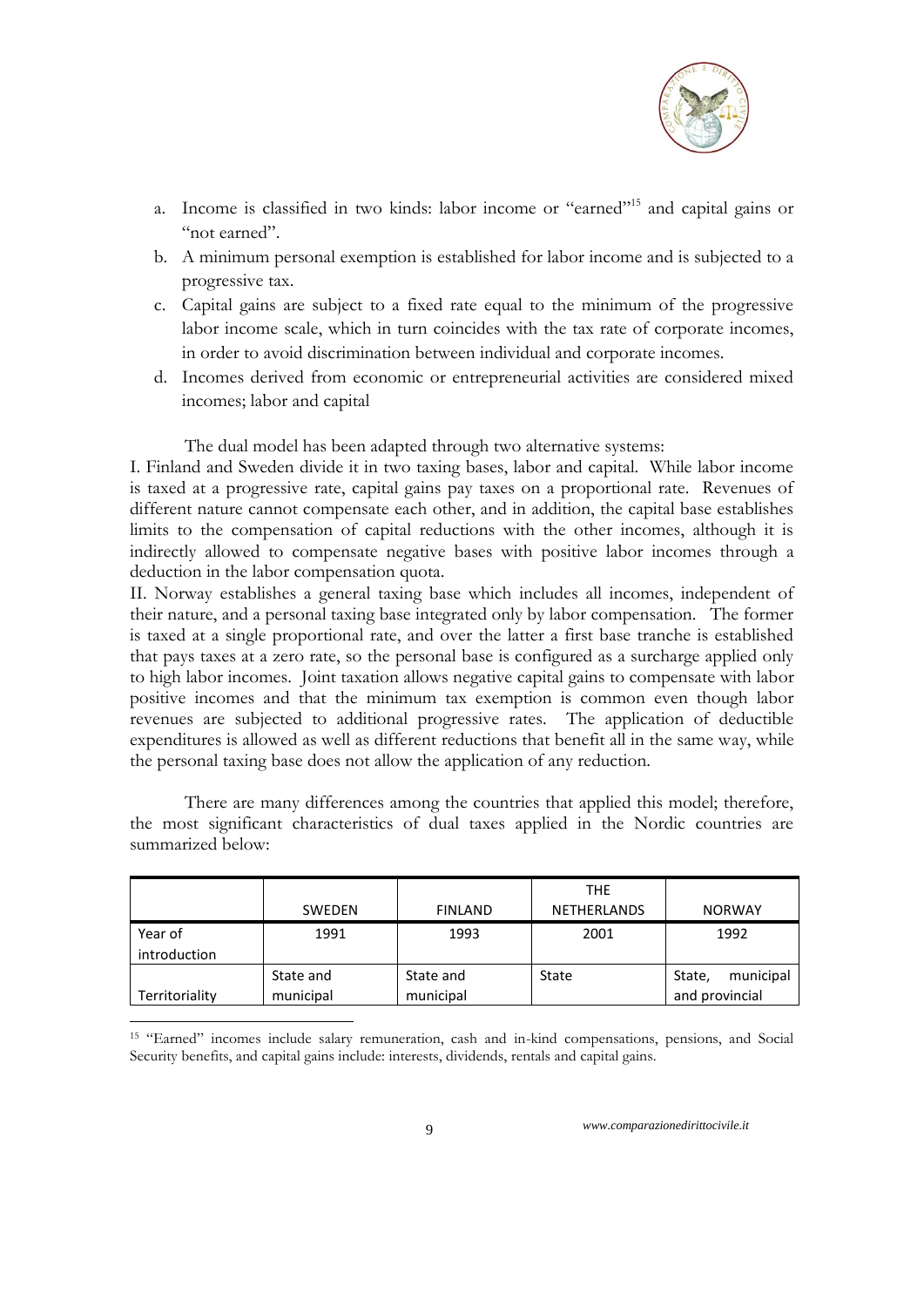

|                   | Earned<br>incomes | Earned<br>incomes | Personal,             | General income   |
|-------------------|-------------------|-------------------|-----------------------|------------------|
| Taxed incomes     | and capital gains | and capital gain  | dividends<br>and      | and personal     |
|                   |                   |                   | capital gains         | income           |
| Tax rate earned   | Minimum 20%       | Minimum: 14%      | Minimum: 32,35%       | 28% total        |
| incomes           | state maximum     | maximum: 37%      | maximum: 52% 4        | 10,35% state     |
|                   | 25% municipal     | municipal: 19% 6  | tranches              | 6,45% provincial |
| rate: 31%         |                   | tranches          |                       | 11,20% municipal |
|                   | 3 tranches        |                   |                       |                  |
|                   | 30%               | 29%               | 30%                   | Minimum: 13,5%,  |
| Tax capital gains |                   |                   |                       | maximum 19,5% 3  |
|                   |                   |                   |                       | tranches         |
| I.S. rate         | 28%               | 29%               | $30 -$<br>Progressive | 28%              |
|                   |                   |                   | 35%                   |                  |

Source: International Bureau of Fiscal Documentation: European Tax Handbook (2001)

**3.2.** This alternative is not free of criticism; the reasons for rejecting the dual tax are summarized below:

- a. Lack of neutrality: Since there is not a unique taxing model for capital gains in the European Union, the adequacy would be slower than anticipated. This is one of the most discussed issues, however, recent studies reveal that dual taxing substantially reduces incentives to be chosen between capital income generating assets and transforming labor into capital.
- b. Lack of unity regarding equity issues will likely take the Danish government to abandon this system in 1994, adopting a tax over dividends.
- c. The strongest criticism is probably centered on the vertical inequity caused by the tax on labor compensation, as stated by Sorensen (1997) if it is accepted to concentrate capital gains in high income levels.

**4.** In light of the previously mentioned results it can be stated that there is not a unique taxing model for incomes obtained from savings. Rather, there are very different solutions, even, dissenting. There have been theoretical attempts to carry out the so called "fundamental fiscal reform", in the United States, substituting a personal consumption tax for current income taxes. On the other hand, the dual tax, as such, only exists in a couple of countries –Norway and Finland- with a close approximation to Sweden. And the most recent reforms appear to accentuate this heterogeneity, at least for the moment.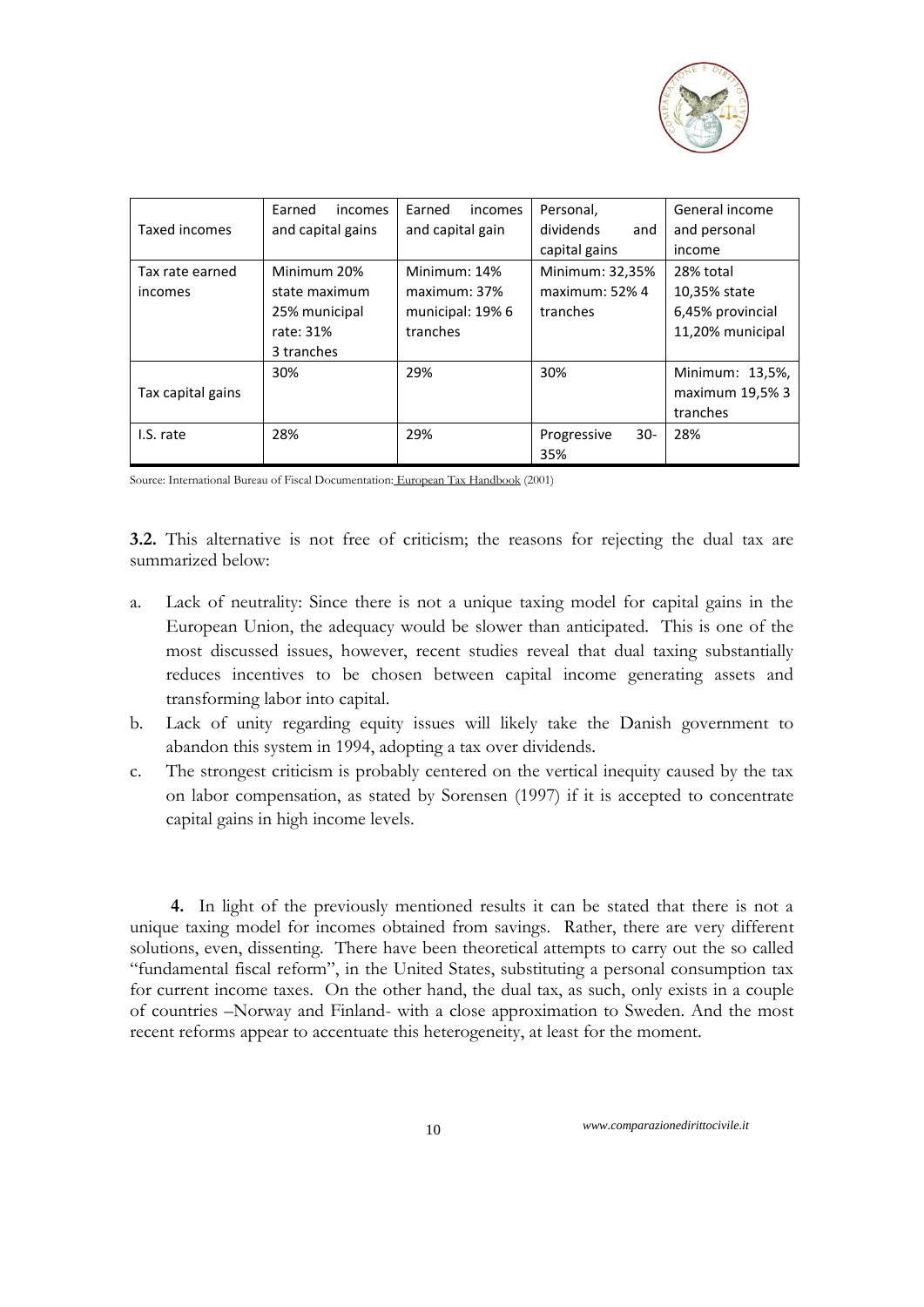

Regarding neutrality in the treatment of the different savings results, it does not have to be absolute. It is obvious that there are differences regarding taxing of these products and there is nothing against them, as long as they are not so important as to originate distortions. That is, if they do not significantly alter the assignation of resources generated by the market. It is recommended not to eliminate them altogether, particularly when their entire correctness can lead to serious problems in other areas such as equity. However, let's not forget that as long as the mobility of capitals increases, distortions in income taxing can cause relocating problems.

The interest shown in the substitution of classic direct taxes with a flan tax is higher in countries like the United States where there is no harmonized VAT such as the European tax since the new corporate tax should coexist only with indirect t taxes at moderate rates on existing sales at the state level. In the European Union countries, this tax should be combined with the current harmonized VAT which makes it necessary to consider the level of fiscal pressure that should be maintained on indirect taxing, with the regressive problems it presents.

Due to the benefits of a consumption tax with regards to capital accumulation, and the problems of establishing this kina of taxes, particularly in European Union setting, the recommendation is made to give a favorable treatment to capital gains, in order to avoid relocation problems, but keeping the current taxing structure.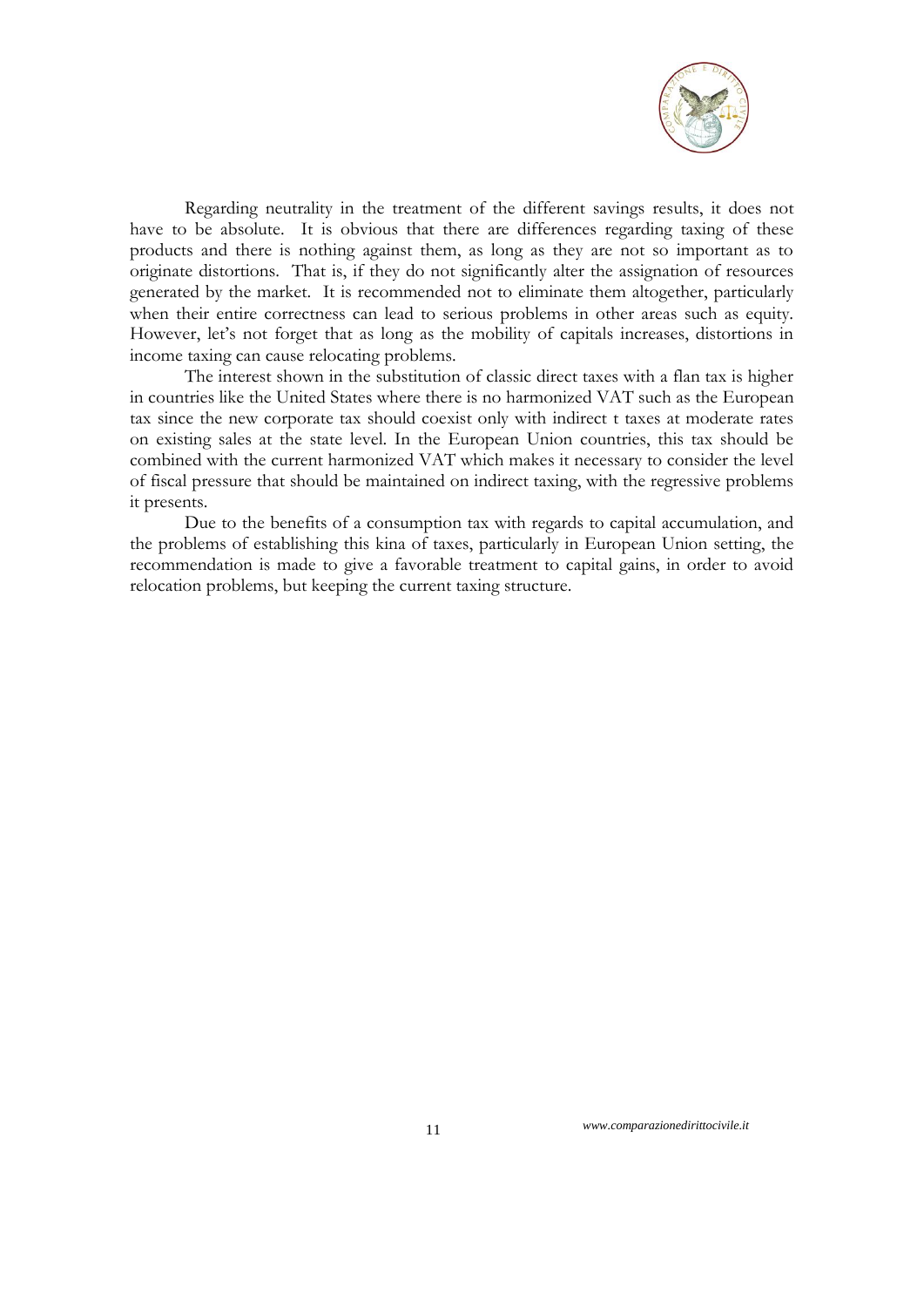

#### **BIBLIOGRAPHY**

- ARMEY, R. (1995): "Caveat Emptor: The case against the National Sales Tax", *Policy Review* 73 . Summer: 31-35.

- AUERBACH, A.J. (1996): "Measuring the impact of tax reform", *National Tax Journal*, vol.49, nº.4., págs.665-673.

- CARBAJO, F. (1991): "El gravamen de las plusvalías en España a la luz de las reformas en los países de la O.C.D.E", en El Impuesto sobre la Renta de las Personas Físicas: pasado, presente y futuro del tributo, págs. 379-396.

- CNOSSEN, S. Y MESSERE, K. (1990): "Personal income tax reforms in OECD member countries" en The Personal Income Tax. Phoenix from the Ashes?, CNOSSEN, S y BIRD, R.M. (Ed.), North-Holland.

- CNOSSEN, S. y BOVENBERG, L. (2001): "Fundamental Tax Reform in the Netherlands", *International Tax and Public Finance*, núm.7, págs. 471-484.

- DURÁN CABRÉ, J.M. (2002): El Impuesto lineal y el Impuesto dual como modelos alternativos al I.R.P.F. Estudio teórico y análisis empírico aplicado al caso español Serie Investigaciones. Instituto de Estudios Fiscales.

- FUENTES QUINTANA, E. (1987): "El impuesto lineal: una opción diferente", *Papeles de Economía Española*, nº. 30-31.

- GALE, W.G. (1998): "The flat tax: Simple, Efficient or Fair. Or is it?", *The Brookings Review,* págs. 40-45.

- HALL, R.E. y RABUSHKA, A. (1995): The flat tax. Standford, Ca. Hoover Institution Press.

- IYER, G. S.; SEETHARAMAN, A., y ENGLEBRECHT, T. D. (1996): "An Analysis of the Distributional Effects of Replacing the Progressive Income Tax with a Flat Tax", *Journal of Accounting and Public Policy*, vol. 15, núm. 2, págs. 83-110.

- KOTLIKOFF, L.J. (1996): "Saving and Consumption Taxation: The Federal Retail Sales Tax Example", en *Frontiers of Tax Reform*. BOSKIN, M.J. (Ed.), Hoover Institution Press.

- KRUGMAN, P (1995). "[Technology, Trade, and Factor Prices](http://ideas.repec.org/p/nbr/nberwo/5355.html)," *[NBER Working Papers](http://ideas.repec.org/s/nbr/nberwo.html)* 5355, National Bureau of Economic Research, Inc.

- LAGARES CALVO, M.J. (1985): "Esquema inicial para una reforma tributaria", *Papeles de Economía Española*, nº.23.

- (2001): "Reformas pendientes en el sistema fiscal español", *Papeles de Economía Española*, nº. 87.

- Mc LURE, C.E. Jr. (1987): The Value-Added Tax: Key to Deficit Reduction? Washington, D.C. American Enterprise Institute.

- (1993): "Economic, administrative, and political factors in choosing a general consumption tax", *National Tax Journal*, vol. 46, núm. 3, págs. 345-358.

- (1996): "International Implications of the Flat Tax", *Bulletin for International Fiscal Documentation*, vol. 50, núm. 11-12, págs. 511-515.

- NIELSEN, S. B., y SORENSEN, P. B. (1997): "On the optimality of the Nordic system of dual income taxation", *Journal of Public Economics*, 63, págs. 311-329.

- ROBERTS, D., y SULLIVAN, M. (1996): "The Flat Tax: Would Wealthy Individuals Really Pay?", *Challenge*, mayo-junio, págs. 24-28.

- SEIDMAN, L. S. (1997): The USA Tax: A Progressive Consumption Tax. Cambridge, Mass.: M.I.T. Press.